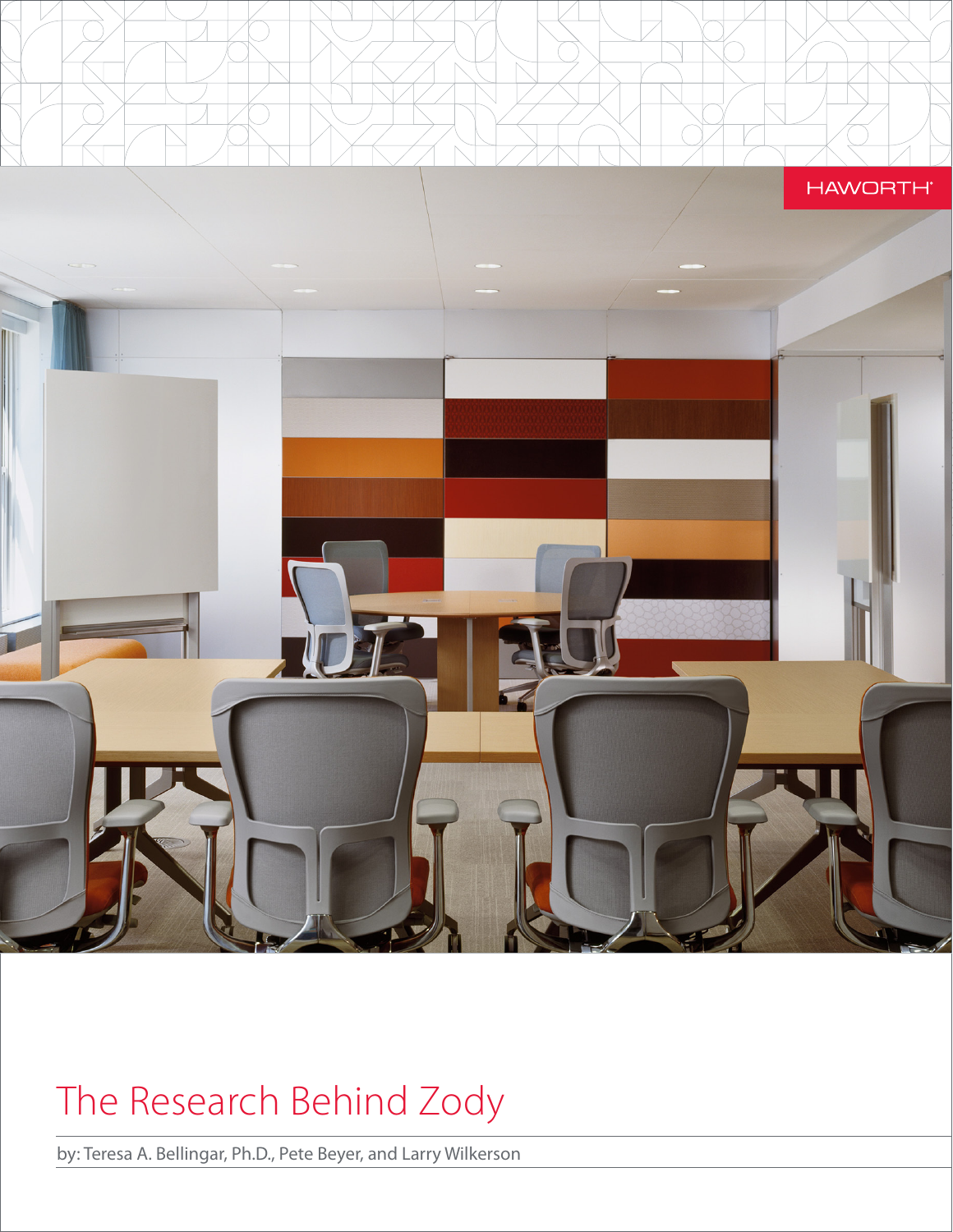More than two years of persistent research and development led to the product design innovations that are Zody. Haworth commissioned the Human Performance Institute at Western Michigan University (WMU) to complete a research study to evaluate and quantify comfort of the low back while sitting in a task chair. Haworth also did extensive research and development internally that complemented as well as utilized the WMU research to help design Zody's lumbar and pelvic support (PAL™) and tension/comfort of the mesh. Research was also conducted on the seat pan and other components of the chair to ensure the overall comfort and usability experience of the chair. Throughout the research, every effort was made to ensure that the comfort components of the chair were consistent with the intended design. The result of all this work is what we have in Zody today: an ergonomically advanced, exceptionally comfortable, sleek, and stylish chair that works with the body, not against it.

#### **WMU LUMBAR RESEARCH–THE ATTEMPT TO QUANTIFY COMFORT**

During the development of Zody, the team decided it wanted this chair to have superior lumbar support to help maintain the lumbar curvature (lordosis) that occurs normally in the spine of the lower back when standing. When seated, the bottom of the back tends to round out as the tailbone is curled under causing the curvature to disappear, which can cause lower back pain when seated. So it is important to maintain the lumbar curvature (lordosis) that occurs normally in the spine of the lower back. To identify these support criteria, the team needed to ask people a question that really hasn't been asked before in seating research - how much support does the person sitting in the chair really want and where do they want it located? In an attempt to quantify this, Haworth undertook a research project with Dr. Tycho Fredericks and Dr. Steve Butt, Human Performance Institute, Department of Industrial & Manufacturing Engineering at Western Michigan University (WMU).

This research focused on identifying the amount of support that users felt provided them maximum comfort in both the upright and reclined torso positions1. In order to achieve this, pressure mapping technology was utilized to determine the appropriate pressure and the locations of pressure any given participant might desire in the low back region. A specially designed test chair was developed by Haworth to use in this research (Figure 1).

### **INTRODUCTION**

Why are some chairs comfortable while others are not? Although we all think we know when we're comfortable, convictions about comfortable seating remain very subjective and elusive. Nonetheless, Zody's research and design team accepted the challenge of creating a new chair that would be more comfortable for more people than its predecessors. Their approach required that the art and science of comfort be integrated — proceeding in parallel and informing each other with lots of "cross-talk." The science thus addressed applied seating issues, and the design tackled problems framed by scientific investigation.



Figure 1: Experimental Test Chair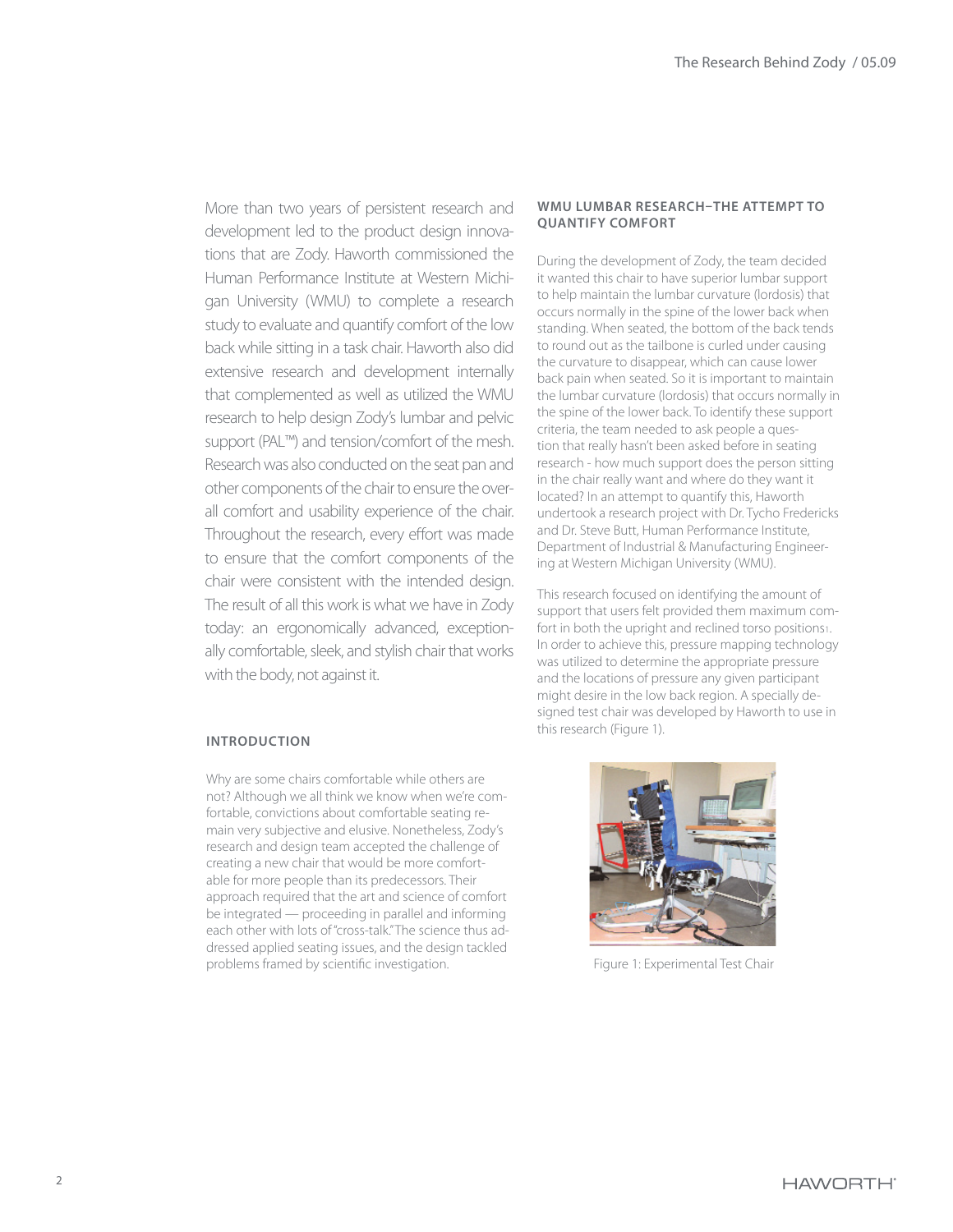The test chair has 35 spring-loaded diodes that can be adjusted to support the low back region (Figure 2). The participants used a self-powered screwdriver via a remote control to adjust the diodes to get the support they wanted in their lower backs. Each diode was individually adjusted by the participant. The threads on the screws were such that the participant could only gradually increase or decrease pressure through changes in the forces applied by the diodes. The diodes were covered by a pressure mapping system.



Figure 2: Spring-loaded Diodes

Each subject participated in three trials. During the first and second trial, the diodes were set in an extreme position (fully extended or fully retracted). Participants started the trial by typing for five minutes. After five minutes, the participants were asked to adjust all the diodes on both sides of their backs using the remote control for the screwdriver so they felt the support they were receiving was comfortable. After adjusting the diodes, participants typed for another five minutes and were asked to make any further adjustments they wanted to the support to make it more comfortable. This procedure was repeated until the participant did not want to make any more changes.

took a 20 minute break and then repeated the same procedure over again. The third trial occurred three to five days after trials one and two to see if the participant would pick the same level of support as comfortable. The end result was that for all three trials, participants were consistent in the amount of low back support that they preferred.

#### **Initial Findings**

- Approximately 70 percent of the participants self selected asymmetrical lower back support to maximize comfort.
- There was a lack of uniformity in desired support.
- Anthropometric variables may have an affect on self-selected low back support.
- Asymmetry in lower back pressure does not correlate with eye or hand dominance. (This study is on-going and will continue through 2006 to further validate the original findings of the study and to collect data that will be utilized in future chair development projects at Haworth.)

As the Zody team continued the development of the lumbar system, it took all of the initial findings from this research into consideration and applied them to the design of the lumbar system for Zody.

#### **Development of Zody's Lumbar Support**

The pressure map data helped to quantify the lumbar support characteristics. Figure 3 shows the average of 60 participants' pressure maps. The darker colors indicate where people wanted more support. Numerically, it was found that the participants desired a range of support from two to forty lbs. in their lower back area with an average amount of support between 15 and 16 lbs. When comparing the amount of support participants wanted on either the right or the left sides of their lower backs, there was an average difference of approximately three lbs of support from one side to the other (the range went from zero to seven lbs). Patterns of support as to where participants wanted the support —or did not want support — located on their lower backs were also identified from the pressure maps. One particular area where participants did not want support was on their spines.



Pressure Maps

Accordingly, the lumbar support pad for Zody was designed to provide individuals with the range of support they wanted in the areas they wanted it

At the end of trial one, the participants

#### Table 1: Comparison Amount of Lumbar Support Available Based on Flex/Deflection of Lumbar Support Arm

|                                         | Lighter Support | Medium Support | <b>Heavier Support</b> |
|-----------------------------------------|-----------------|----------------|------------------------|
| Amount of Lumbar Arm Deflection         | .125"           | .25"           | .50"                   |
| Amount of Lumbar Support - Minimum      | 2 lbs           | 5 lbs          | $13$ lbs               |
| Amount of Lumbar Support - Maximum      | 9 lbs           | $16$ lbs       | 33 lbs                 |
| Asymmetric Difference in Lumbar Support | 2.5 lbs max     | 4 lbs max      | 7 lbs max              |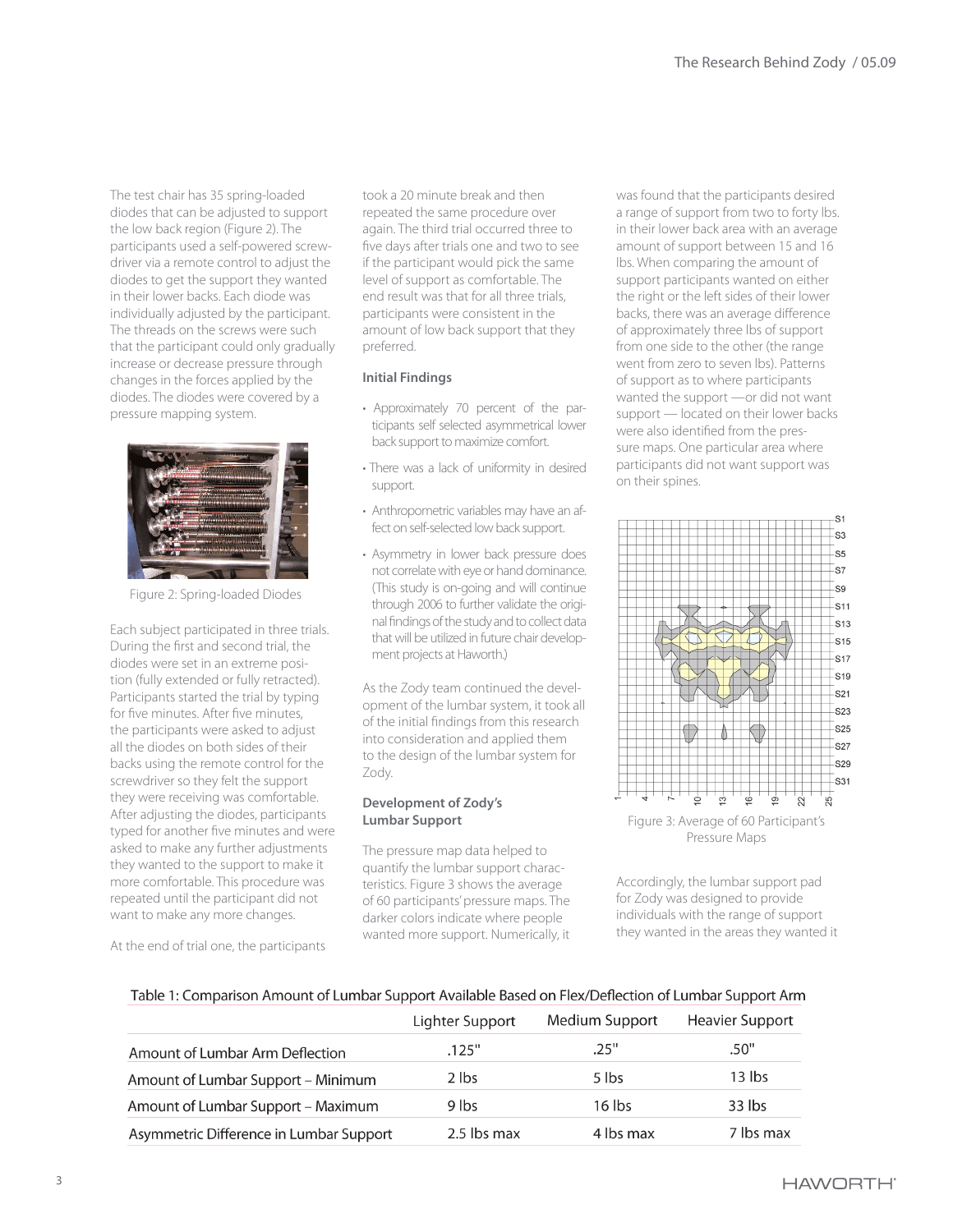when it worked in combination with the entire support system. The system includes:

- Back Frame
- Springs in the Adjustment
- Zoned Tension in the Suspension Mesh
- Lumbar Pad

# **The Lumbar Pad**

Based on the data collected from the WMU Lumbar Research, the lumbar mechanism was designed to provide adjustable support and independent adjustment between the left and right side of the pad to accommodate the 5th percentile female to the 95th percentile male. Since the range of support provided is dependent on the degree to which the occupant deflects into the lumbar support system, the data was grouped and analyzed by the amount of support that was desired. The average weight of participants in the WMU Lumbar Research was approximately 160 lbs. At this weight, the lumbar support arm is deflected 0.25''. Table 1 shows the range of support as it relates to the lumbar support arm flex.

The lumbar pad was designed so that it responds differently to people based on the amount of support they desire. To ensure that people only receive support where they want it, the lumbar pad is formed of concentric rings that are interconnected by relatively small flexible webs. Each ring is a different thickness with the outer ring being the thinnest and the inner ring being the thickest. This design allows the rings to move independently of the others to allow greater pressure distribution to the back of the user while being able to conform to the proper ergonomic contours. Additionally, the positioning of the connecting webs on the lumbar pad provides support in areas as determined preferable by the participants in the study. The pad responds at lighter support settings by providing a large, uniform support pattern. The pad responds at heavier support settings by providing concentrated areas of

support. Zody's lumbar is superimposed over the pressure map to show how the shape of the lumbar pad covers all of the areas where support was desired (Figure 4).



Figure 4: Zody's Lumbar Superimposed Over an Individual Pressure Map

In order to ensure that all of the components of the system worked together to achieve this goal, the pressure map data that WMU collected was used as engineering inputs to Finite Element Analysis (FEA) that was completed to tune the design of the system components. The FEA shows the reaction force that a person would feel as the desired amount of support is applied to his/her back (Figure 5).



Figure 5: FEA of Reaction Force

The FEA was rerun in combination with design changes to the various system components until all of the components of the system worked together to provide both the amount of support that participants in the study identified as maximizing their comfort and where they wanted the support located. Further validation was completed after all of the components were fine-tuned during the FEA. This consisted of having individuals sit in Zody with the lumbar system in place to validate its comfort and ability for people to achieve the range of support they wanted in the

lower back. Zody also provides users the opportunity to select varying amounts of support on either the right or the left sides of their lower backs, which participants in the WMU Lumbar Research self-selected as maximizing their comfort. This is achieved by independently rotating the handles allowing users to adjust the amount of support on either the right or left side of their bodies. The lumbar pad has also been designed so that it can be adjusted vertically along the back of the user — Zody's lumbar has four inches of height adjustability. Ultimately, this combination of adjustments allows the users to more accurately adjust the lumbar support to fit their individual needs.

#### **PELVIC SUPPORT DESIGN AND EVALUATIONS**

When sitting, a backward rotation of the pelvis occurs, which decreases a person's lumbar lordosis<sub>2</sub>. This can cause lower back pain when a person is seated. To provide support in the lumbar area, most chairs have adjustable lumbars, which people can adjust in height and depth to help maintain the "normal" curvature of their backs. The Zody development team decided to supplement the lumbar support by designing a pelvic support that would work in combination with the lumbar to keep the pelvis from rotating backwards, and thus help maintain the curvature in the lumbar region of a person's back.

An initial design of the pelvic support was created based on a review of anthropometric data as well as a comparison of the differences in the shapes and sizes of women's and men's pelvises2, 3, 4, 5. The initial prototype was made adjustable so that users could provide information on what height they wanted the pelvic support and how much support was comfortable when it was placed on a chair. Individuals were asked to sit in the chair and provide their initial "gut" reaction as to how the pelvic support should be adjusted to meet their comfort needs. It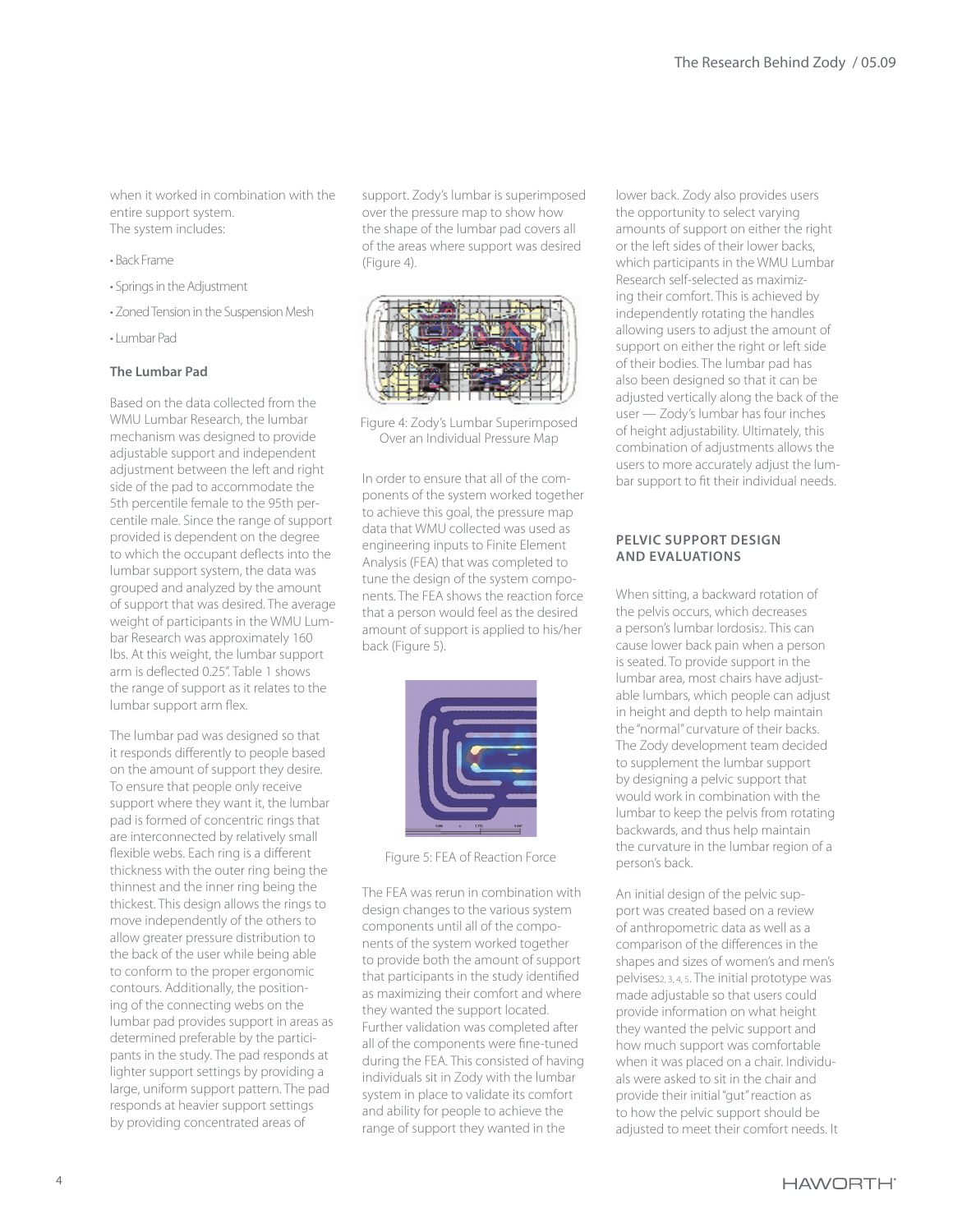was found that the majority of the people wanted the support at the same height (which was consistent with the review of the anthropometric data). The range of tension and average force that users wanted the pelvic support to have was analyzed. From this analysis, it was determined the pelvic support could be made to meet most users' needs if flexibility was built into it.

The support was also designed to be removable. Prototypes were made using the data collected and additional evaluations were completed in which individuals re-evaluated the nonadjustable pelvic support when it was in the chair. Additional minor changes were made at this time based on comments — specifically from men who were wearing belts — which resulted in the final design of the pelvic support.

#### **BACK (TORSIONAL) FLEX EVALUATIONS**

During the development of the Haworth Improv Desk chair, it was found that people prefer some side-to-side torsional flex, which means the backrest follows the user as it moves. This increases mobility and comfort when reaching sideways for objects. Using the norms developed for the Improv Desk, Tas, and other competitive chairs as benchmarks for Zody, it was determined that the ninety-fifth percentile male should be able to deflect the top corner of the backrest approximately two inches. Lighter people will deflect the top corner of the backrest less, but are still able to deflect the top corner. Individuals ranging in size from the fifth percentile female to the ninety-fifth percentile male tested several prototypes to ensure the benchmark was met.

#### **MESH TENSION COMFORT EVALUATIONS**

The suspension mesh is the material that the user's back comes in contact with and through which the lumbar support can readily be felt; so it was important to fine tune the mesh to work with the lumbar. Several studies were completed to identify what the upper and lower back mesh tensions should be so that the mesh complemented the lumbar's support. The studies revealed that the optimum mesh tension was not uniform in the upper back and lumbar region of the backrest. This led to the development of a manufacturing system that would allow the mesh to be attached at different tensions along the back frame. Results from the final study indicated the mesh provided good support with and without the lumbar and pelvic support.

# **SEAT PAN COMFORT STUDIES**

Research to determine the importance of seat pan criteria (size, shape, etc.) to the comfort of users started in January 2003. One study included installing seven different prototype seats on the same chair frame to place focus on the seat pan and not on other features of the chair. The chairs also had a mechanism that would provide a similar ride/recline as was intended for Zody. Of the prototype seat pans, four were identified as having potential and were then placed in another study in which they were tested against the seat pan determined to be the comfort target for Zody as well as three competitive seat pans. Again, all of the seat pans were mounted on the same chair frame for comparison. At the end of this study, the seat pan that came closest to the comfort target was selected and further modified until it surpassed the comfort target.

## **CONTROL AND HANDLE DESIGN**

The design and activation of the controls was based on recommendations from ergonomic data2, 3, 6, 7, 8. Individuals evaluated all of the controls for their location, size, shape, and feel, how to activate, force to activate, and understandability of icons. Specifically, individuals that had/have hand injuries or poor hand strength were asked to evaluate the controls for ease of activation. Additionally, 5th percentile females were asked to make sure that they could reach and activate all of the controls, and 95th percentile men were asked to make sure that the controls were large enough to accommodate the size of their hands and still allow them to easily activate the controls.

#### **CONCLUSION**

In summary, more than two years of persistent research and development led to the product design innovations that are Zody. Haworth commissioned the Human Performance Institute at Western Michigan University to complete a research study to evaluate and quantify comfort. Additionally, Haworth did extensive research and development internally that focused on specific components of the chair as well as its overall comfort. Throughout the research every effort was made to ensure that the comfort components of the chair were consistent with the intended design. The result of all of this work is what we have in Zody today: an ergonomically advanced, exceptionally comfortable, sleek, and stylish chair that works with the body, not against it.